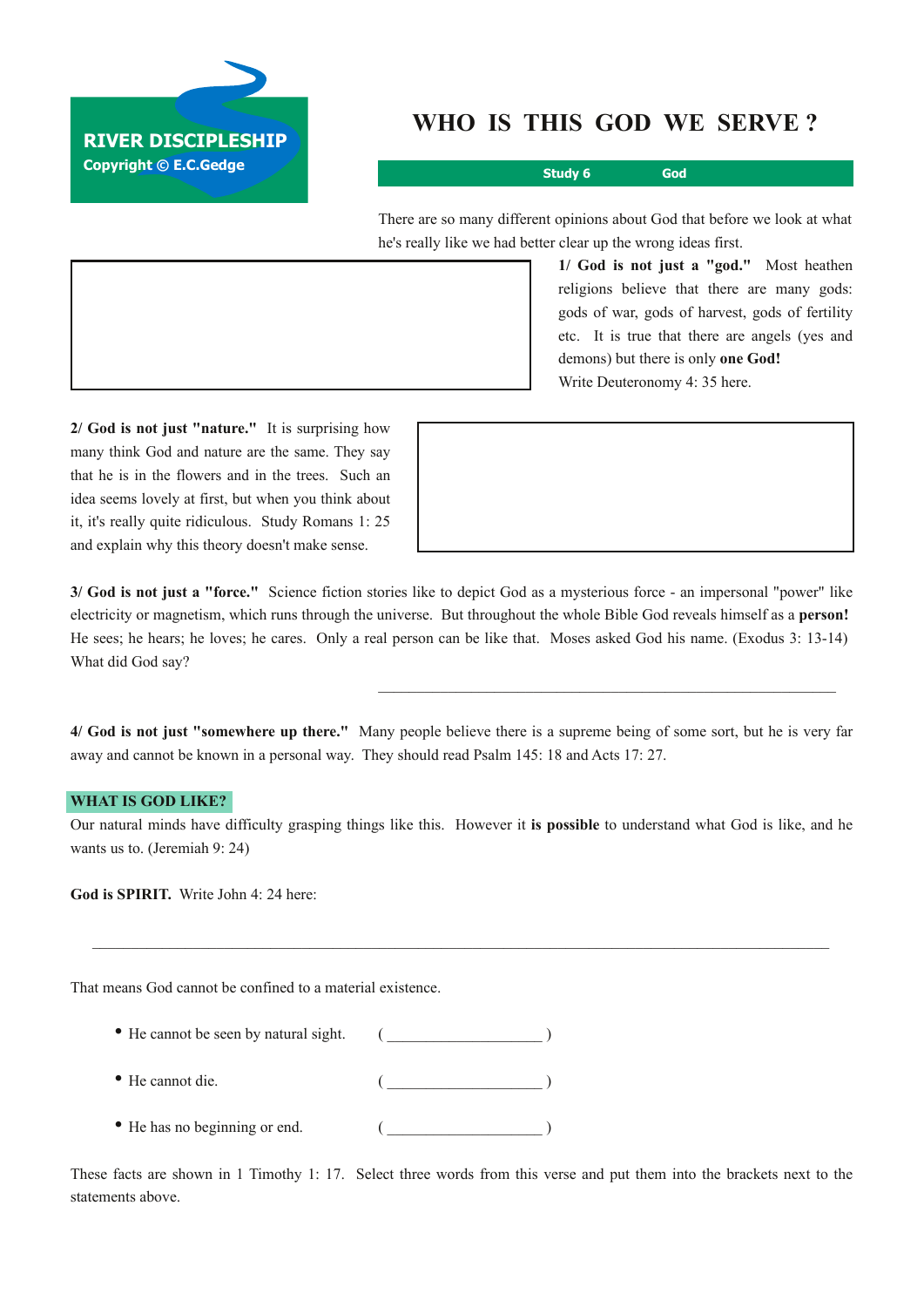God has NO LIMIT. Everywhere the Bible shows how infinite (limitless) God is. Read for example Isaiah 40: 12-15, 25-28, and Psalm 139: 1-10.

| • He is limitless in power. (omnipotent)          |  |
|---------------------------------------------------|--|
| • He is limitless in knowledge. (omniscient)      |  |
| • He isn't limited to one place. (omnipresence) ( |  |
| • He isn't limited to time. (eternal)             |  |

Place the appropriate verses next to each description above. (Psalm 90: 2, Psalm 147: 5b, Jeremiah 23: 24, Jeremiah 32: 17)

God is a TRINITY. The Bible also teaches us that there is one true God, but that he is revealed in three persons - the Father, the Son, and the Holy Spirit. (Matthew 28: 19) They are distinct from each other (Matthew 3: 1617) and yet they are one. (John 10: 30-33) Human explanations aren't really adequate when describing the trinity because God is "spirit," however it may be helpful to visualise the Godhead as a triangle.



## **HAS ANYONE EVER SEEN GOD?**

No! *"No* one has ever seen God, but ...

\_\_\_\_\_\_\_\_\_\_\_\_\_\_\_\_\_\_\_\_\_\_\_\_\_\_\_\_\_\_\_\_\_\_\_\_\_\_\_\_\_\_\_\_\_\_\_\_\_\_\_\_\_\_\_\_\_\_\_\_\_\_\_\_\_\_\_\_\_\_\_\_\_\_\_\_\_\_ " *(John 1: 18)*



What does this mean? It simply means that no one has seen the Father, (See John 6: 46) but God **may be seen** in bodily form through the Son. Carefully study John 14:8-10, Hebrews 1: 3, Colossians 1: 15. Write Colossians 2: 9 in the box.

God is "spirit" (the Father and the Holy Spirit may not be seen) but God is fully and completely and visibly expressed to us **through the Son.**